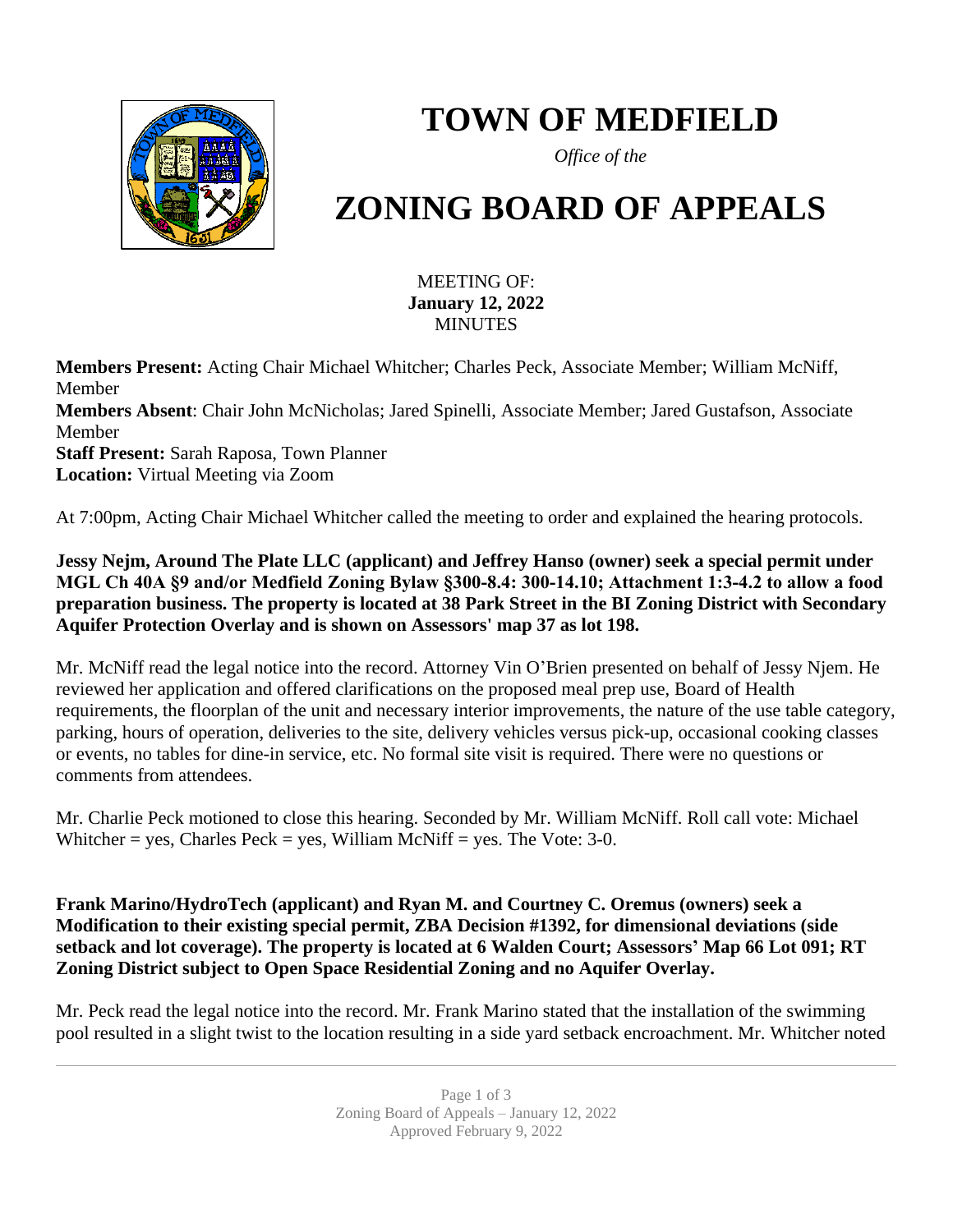that the plan of record is dated January 5, 2022 showing a 9'setback where 12' is required. Raposa noted that the original submission indicated a 40% lot coverage which was subsequently clarified to be in compliance with the original special permit. The Board also noted the difference between the modification versus new special permit for the encroachment. It was determined that the process and requirements are the same so the modification was suitable. Board members agreed that it is an unfortunate circumstance but they aren't inclined to require the pool be relocated. No formal site visit is required. There were no questions or comments from attendees.

Mr. Charlie Peck motioned to close this hearing. Seconded by Mr. William McNiff. Roll call vote: Michael Whitcher = yes, Charles Peck = yes, William McNiff = yes. The Vote:  $3-0$ .

**Robert T. Weisse & Katherine Y. Weisse, Trustees of the Weisse Family Trust (applicant/owners) seek a special permit under MGL Chpt. 40A §9 and/or Medfield Zoning Bylaw §300-6.2.T and §300-6.3.E for the proposed work consisting of installation of an in-ground swimming pool within the side and rear setbacks andwith a lot coverage exceeding 15%. The property is located at 3 Tubwreck Road; Assessors' Map 61 Lot 011; RT Zoning District with no aquifer overlay, and was originally permitted under Zoning Bylaw Section 7, Open Space Residential Development (ZBA Decision Numbers 544 and 571).**

Mr. McNiff read the legal notice into the record. Attorney James Murphy representing Katherine and Bob Weiss (in attendance) presented the proposal to the Board (in ground pool, cabana, and relocation of a shed). He explained the circumstance regarding the Open Space Subdivision and the unusual lot shape. They are seeking relief for the side and rear setbacks. Letters of support were received from the owners of abutters 1 Tubwreck and 5 Tubwreck as well as the president of the HOA. Board members reviewed the site plan and aerial map showing the lot lines.

The Board discussed lighting, location of equipment, vegetation, fencing. The pool deck is proposed to be nonpervious and the applicants were hoping the existing open space could account for the increased lot coverage (existing lot coverage is 28.4% and proposed lot coverage is 40%). The Board and applicants discussed the rationale for lot coverage mitigation. Atty Murphy noted MGL Ch 40A Sections 6 and 7 about the nonconformity and the ability for the ZBA to make a finding under Section 6. Permeable pavers, infiltration systems, and alternative ways of complying to lot coverage limitations were discussed.

No formal site visit is required. There were no questions or comments from attendees.

Mr. Charlie Peck motioned to close this hearing. Seconded by Mr. William McNiff. Roll call vote: Michael Whitcher = yes, Charles Peck = yes, William McNiff = yes. The Vote:  $3-0$ .

#### **Administrative**

#### **Minutes:**

 $\bullet$  10/13/21 – *tabled*